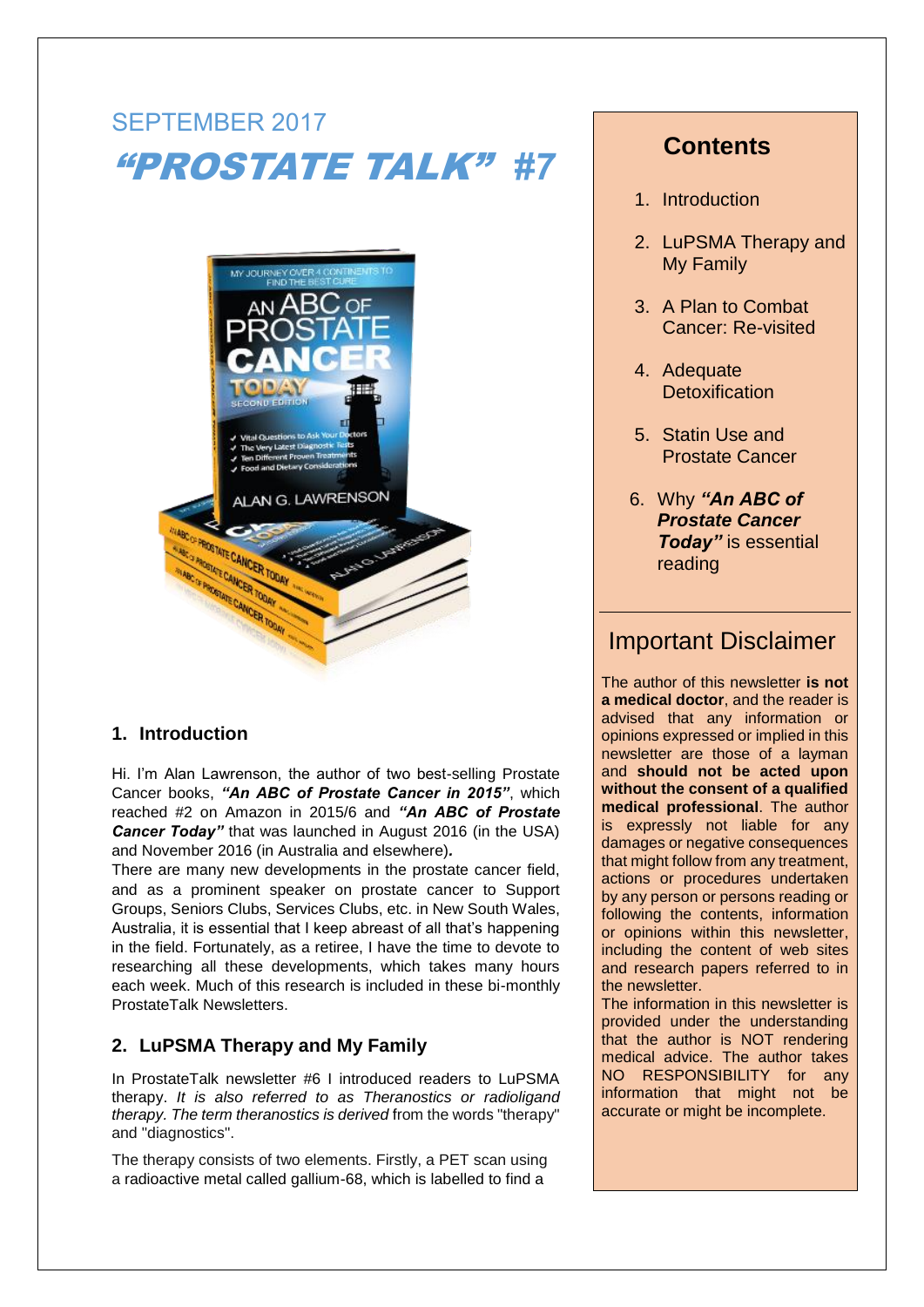unique substance (or receptor) on the surface of each cancer cell called prostate specific membrane antigen (PSMA). The scan locates these antigens and lights up the cancer cells to which they are attached.

After "illuminating" the prostate cancer cells, the gallium radiates out of the body. The PET scan "shows" where all cancer activity is within the whole body.

A second radioactive agent (lutetium-177 molecules) is now injected via a vein into the body. They seek out all prostate cancer cells with PSMA receptors and attach themselves to these receptors. Once attached, they are absorbed into the cells where they begin to unload their radiation. The lutetium particles travel only one millimetre so they leave high levels of radiation in the cancer cells with almost no damage to normal tissue. The lutetium continues to irradiate the cancer cells for some weeks before radiation is spent. A second dose is administered about 6 - 8 weeks later. The medical literature seems to report minor saliva and kidney function and a reduction in red blood cell count. All appear to be short term in duration.

My brother, aged 77, was diagnosed with recurrent prostate cancer a few years ago with the castration resistant cancer having spread to his bones, lymph nodes, etc. His prognosis was difficult at best. After hormone therapy failed, he rejection any form of chemo. He chose to undergo immunotherapy (Enzalutamide –Xtandi) which reduced his PSA from around 20 to about 9.5. It held this level for 18 months until he started LuPSMA therapy in June this year. (He had also radically changed his diet and increased his exercise regime when he started the Xtandi).

Due to the cancer blocking one ureter (Kidney to bladder), his kidney function was poor at best. (In fact, his urologist at the time, wanted to remove his kidneys and put him on permanent dialysis!). He was given a 66% dose of the lutetium with his creatinine levels being carefully monitored on a weekly basis. His kidneys appeared to tolerate the lutetium agent. His PSA started dropping to settle at 6.4 before he had a second injection about 7 weeks later. Four weeks later his PSA was down to 1.47 and two weeks ago it was further reduced to 1.24.

More importantly, a follow up PET scan showed all, but one of more than 30 cancer sites, had completely disappeared. The remaining spot on a rib was very small and would be easily treated by localised radiation, if it persists.

He had this therapy in Sydney Australia as a private patient of Thernostics Australia Pty Ltd [\(www.theranostics.com.au\)](http://www.theranostics.com.au/) at a cost of about US\$8000 per injection. His results appear to be superior to some of the approximately 200 men who have had this treatment via this company.

Melbourne's Peter MacCallum Cancer Centre has concluded a small clinical trial using LuPSMA. A larger national trial is presently recruiting suitable candidates across a number of hospitals in Australia. The PSA ligand that is bonded to the lutetium molecule is imported from Germany, where many teaching hospitals have been treating men for more than two years. It is pleasing to see that two clinical trials are recruiting men in the USA. Out of New York, Houston and LA.

An interesting question as to why my brother got the outstanding results that he has, goes unanswered. Was it perhaps the duotherapy (LuPSMA + Enzalutamide) or some other reason?

A word of caution: about 15% of men with prostate cancer appear to have NO PSMA receptor activity which see these patients receive NO benefit at all from this therapy. I have been told that a diagnostic test is under development that might avoid men wasting money and emotionally capital on LuPSMA therapy when it will not do them any good due to their weak or no existent PSMA receptors.

To put my brother's case in perspective, the results of a study involving 22 patients in Germany, reported the following:

*The first 3 patients were treated with a lower activity of 3.7 GBq in cycle 1. Due to a favourable safety profile the activity was increased to 7.4 GBq in 19 subsequent patients who completed a total of 40 cycles. With the higher activity no grade 3/4 toxicities were observed. The main non-hematological and hematological grade 1/2 toxicities were dry mouth in 7 patients (37%), anemia in 6 (32%) and thrombopenia in 5 (25%). The proportion of patients who achieved a maximum prostate specific antigen decrease of 30% or greater, 50% or greater and 90% or greater was 56%, 33% and 11%, respectively. Combined assessment of bone and soft tissue metastases showed complete remission in 5% of patients, stable disease in 63% and progressive disease in 32%. Men with bone pain achieved complete resolution or reduced pain in 58% of cases.*

*(*J Urol. 2016 Aug;196(2):382-91. doi: 10.1016/j.juro.2016.02.2969. Epub 2016 Mar 8).

### **3. A Plan to Combat Cancer**

My extensive research suggests a simplified plan to successfully fight off cancer is now considered to have *seven essential*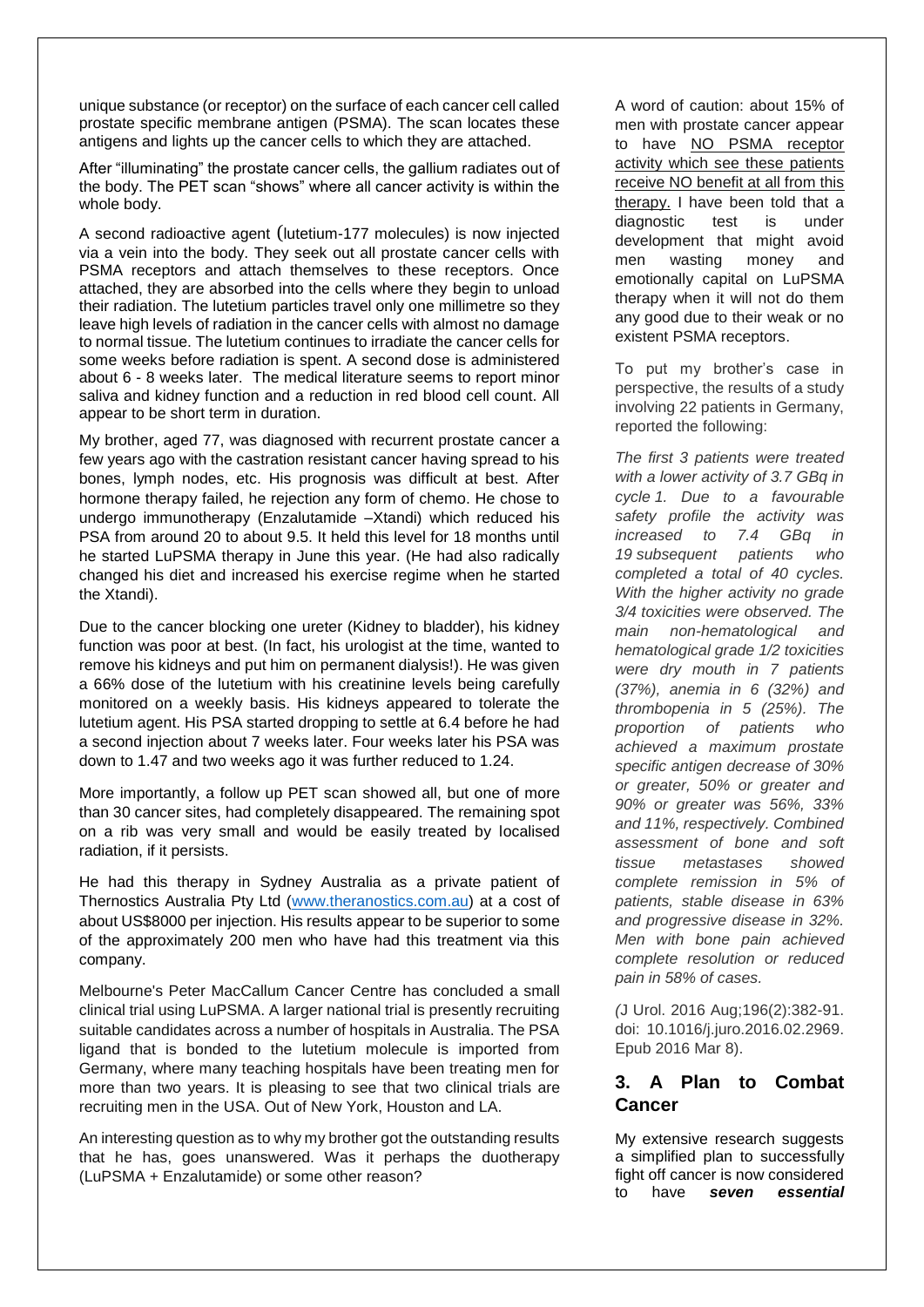*components*. The seven components are:

**Alkalise the Body Replacement of all Silver Amalgams in the Teeth Exercise Adequate Detoxification Peace of Mind Diet and Nutrition An Appropriate Cancer Treatment Protocol**

They are all very important. Some might say that each is as important as the other. In former Newsletters I have looked at all these elements except for Adequate Detoxification. This is considered in this **Newsletter** 

#### **4. Adequate Detoxification**

An absolutely essential consideration in the battle against prostate cancer is an effective regime to remove toxins, parasites, fungus, yeasts, viruses and other nasties from the body.

The first step down this path is to eliminate all the bad foods from your diet and to fully embrace the foods that are good for you and which restore the nutritional balance of the body. This is not as simple as it seems. Obviously it is easier if you buy your own groceries and prepare your own meals. Don't forget you have to go organic so as to limit the pesticides and herbicides that are almost always present on nonorganic produce. It is best to go through the kitchen cupboards and get rid of the 'old dietary' items that you should not be using.

The second task is to eliminate parasites, harmful bacteria and yeast from the body. It is best achieved by diet and by taking an appropriate enzyme supplement which contains amalyse, protease and/or lysozyme. The supplement must be able to remove the *biofilm* that the parasites and harmful bacteria produce to protect themselves. The enzymes should be taken on an empty stomach at least an hour before meals. The taking of a quality probiotic with meals will protect 'good bacteria' whilst undergoing this short term detox. Garlic, cloves, turmeric, ginger, oregano, grapefruit, thyme and cinnamon are useful in ridding the body of parasites and yeasts. The detoxifying process often causes an adverse reaction from the body with symptoms including pain, stomach cramping, and digestive upset. It's the body's way of removing the dead material from the body. It is important to see this process through for the duration of the detoxification period.

The third task is to get rid of the environmental household and personal products that contain unacceptable ingredients. These include cleaning products, toothpaste, body lotions, antiperspirants, plastics, etc.

The next task is to install an appropriate water filtering system that takes fluoride, dangerous trace metals, hydrocarbons and low level antibiotics from your drinking and cooking water.

The liver is the detoxifying general of the body. It clean the blood many times a minute and capture toxins and other compounds from the blood as it passes through the body's second largest organ. All cancer sufferers have an impaired liver function due to having to neutralise the lactic acid that is produced as a fuel by cancer cells; by dead cancer cells that might be killed by anti-cancer drugs or by radiation and having to process pain killers and other toxic substances that are in the system.

The liver consists of a large number of bile ducts that process bile, toxins and waste products through to the intestines and then to the colon. As cancer cells die they are inclined to clump together and join with cholesterol to form microscopic sized gallstones that further over-power the liver.

How do we get the liver (and for that matter, the kidneys) back into shape? There are numerous regimes available from off-theshelf detox kits usually containing some combination of fibre (soluble and insoluble) with a chelating substance like bentonite clay, to absorb heavy metals. See the Colon-Depur Bentonite Detox (available from Life Integrative Medicine Inc. Wilmington, DE, USA). The bentonite clay seeks out the toxins with which it can bind. This includes heavy metals (mercury, cadmium, lead, etc.) and other substances with an opposite charge to the bentonite. The bound pollutant is then removed from the body by the colon or kidneys.

Chris Woollams of CANCERactive.com lists a two day natural detox programme that uses olive oil, grapefruit, Epsom salts, water and ornithine tablets. See his excellent book *"Everything you need to know to help you Beat Cancer".*

It is interesting to note that almost all the alternative/integrative medical clinics do regular coffee enemas as a routine and important detoxification treatments. Thousands more do them at home a number of times a week.

Many integrative doctors recommend daily coffee enemas to clean out the liver and gall